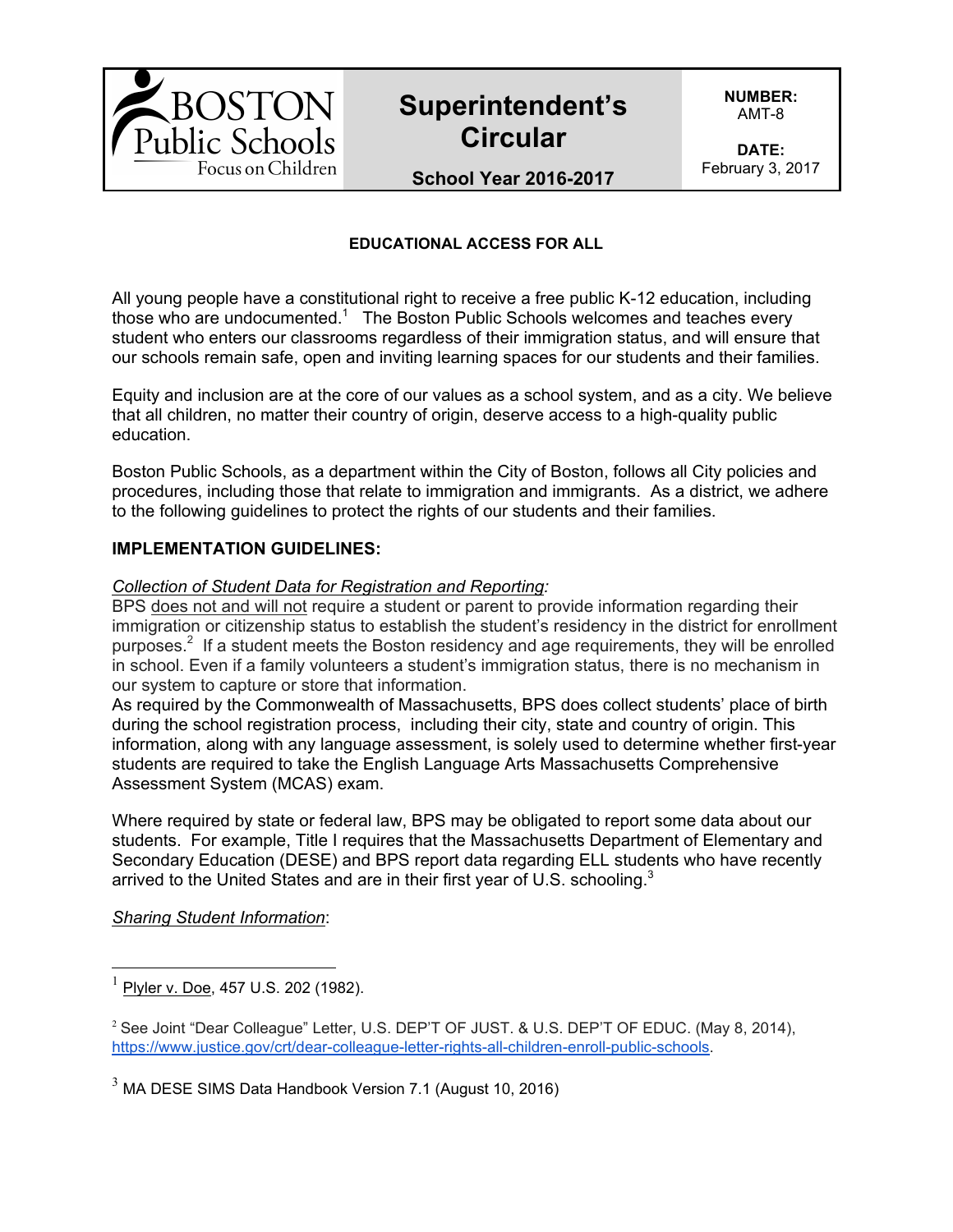Superintendent's Circular #AMT-8, 2016-2017 February 3, 2017 Page 2 of 3

BPS does not share student information with third parties, including law enforcement, unless required by or authorized under the law.

The Family Educational Rights and Privacy Act of 1974 (FERPA) and Massachusetts Student Records laws generally prohibit school districts from disclosing information from a student's education records that alone or in combination with other information can identify that student, without the prior written consent of a parent or the eligible student.<sup>4</sup>

FERPA and state Student Records laws include limited exceptions to the requirement to obtain written consent before disclosing personally identifiable information from students' education records<sup>5</sup>, as well as narrowly defined circumstances under which federal immigration laws require or permit a school district to provide specific information about a student to another federal, state, or local government entity.

#### *Immigration Enforcement Agencies*:

No federal law requires school districts to report undocumented students to immigration authorities such as U.S. Immigration and Customs Enforcement (ICE).

BPS may have to allow properly credentialed ICE agents to interview students at schools, but to date ICE's policy has been to avoid conducting enforcement actions in sensitive locations such as schools unless (a) prior approval is obtained from an appropriate supervisory official, or (b) there are compelling circumstances necessitating immediate action. Schools may not permit such interviews without notifying and directly consulting with a supervising administrator (Instructional Superintendent/Operational Superintendent), the Superintendent's Office and the BPS Office of the Legal Advisor.

In all cases, schools should notify parents that a law enforcement or immigration enforcement agent has requested access to interview their child, unless the law enforcement or immigration agent has instructed the school and district not to do so.

#### *Services for Non-English Speaking Families:*

The 2012 Successor Settlement Agreement between the Boston Public Schools and the U.S. Department of Justice requires that language services be provided to safeguard access for Limited and Non-English speaking BPS families. The Office of English Language Learners Translation & Interpretation (T&I) Unit provides language services for essential information such as IEP/504 meetings, academic report cards and progress reports, and enrollment/student assignments. Family-focused communications are consistently translated in nine major languages spoken by our school communities: Spanish, Cape Verdean Creole, Haitian Creole, Portuguese, Vietnamese, Chinese, Somali, French, and Arabic. Interpretation services are also provided upon the request of school leaders and central office staff to engage with families in their native language.

 <sup>4</sup> See 20 U.S.C. §1232g; 603 CMR 23.07.

 $^5$  See 34 C.F.R. § 99.31: 603 CMR 23.07.